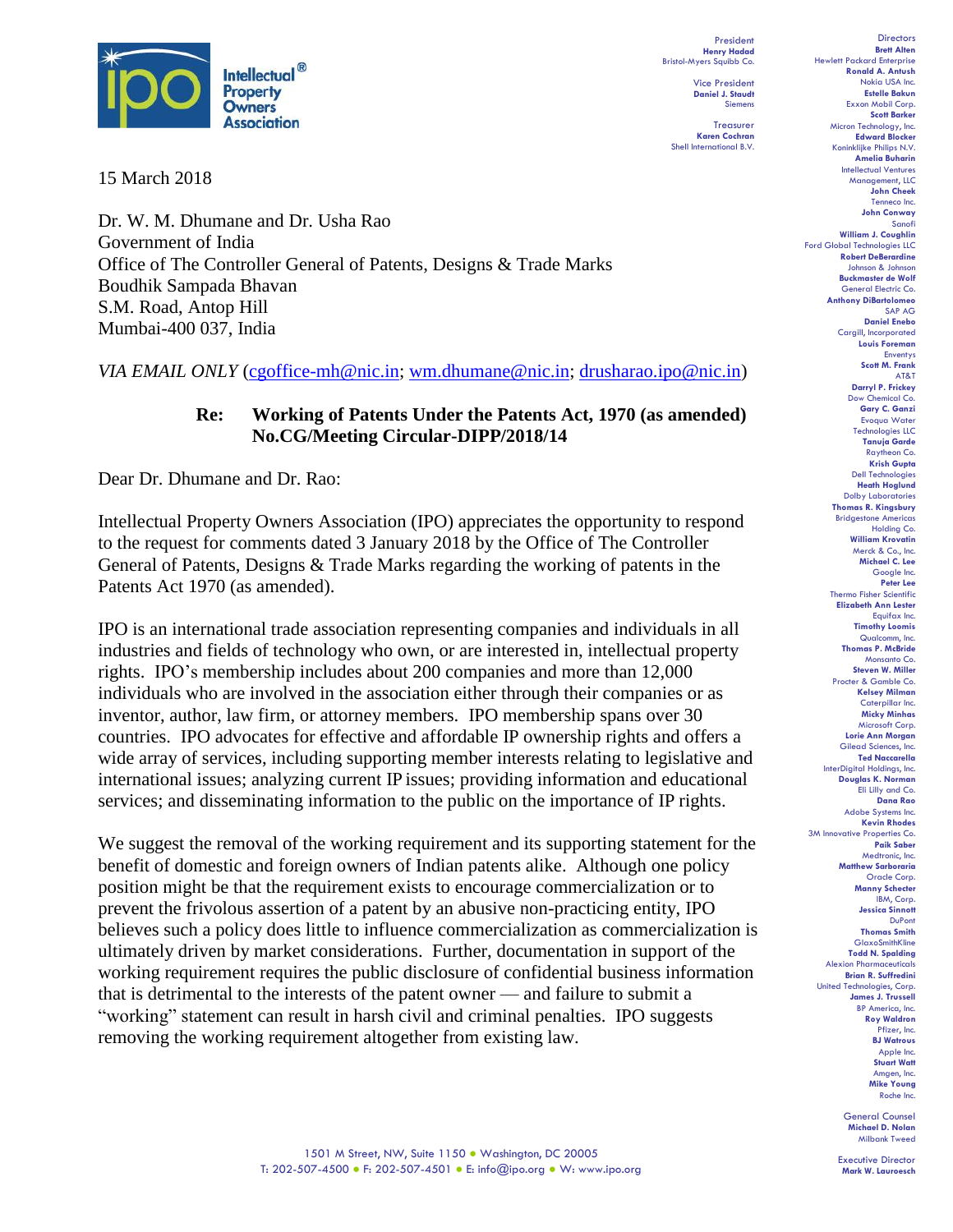Although we suggest Form-27 should be withdrawn, below we address the issues identified in the orders by the High Court of Delhi: Lack of clarity in Form-27 and noncompliance by patentees/licensees of Form-27.

First, any Form-27 should be amended to remove the "value" portion of the requirement related to providing the "quantum" and "value" of the patented products manufactured in India and imported from other countries. Further, for the remaining portion of the requirement, *i.e.*, for the quantum, the requirement should be satisfied by completing one of a set of prescribed numerical ranges (for example: less than \_\_\_; between \_\_\_ and : greater than  $\qquad$ ) for the "quantum" as opposed to a precise unitary number. This approach helps alleviate patentees' concerns where precise financial figures are not available or are subject to confidentiality obligations, while also providing the Office with a tangible indication of the extent of the patent being worked in India. Furthermore, licenses often cover multiple patents related to a certain technology field. Under such arrangements, the individual value of a patent is oftentimes not available to the patentee. Therefore, providing numerical ranges for "quantum" of the patented products manufactured in India and imported from other countries and not requiring exact value figures would contribute to a better and more holistic assessment of the extent of a package of patents being worked in India, and would also reduce associated administrative burdens.

Second, the requirement of disclosing information regarding the extent to which the public requirement has been met and reasonable pricing should be removed. This information is generally subjective and it is very difficult to identify an amount supported by objective data.

Third, our current understanding is that Form-27 does not require disclosure of license terms, but we wanted to make clear that we believe any requirement to disclose the terms of the license/sublicense, beyond identifying licensees/sub-licensees and working information, would create substantial issues for licensors and licensees. Patent license terms are often highly confidential to protect the interests not only of the patent owner, but also of the licensee (which is often a domestic company).

Fourth, Rule 131 of the Patent Rules of India provides that "[t]he statements shall be furnished by every patentee and every licensee." The word "and" should be changed to "or", as it would be redundant to have the same information furnished by both patentee and licensee, leading to unnecessary administrative burdens.

For the reasons discussed above, IPO respectfully requests removal of the working requirement. To the extent that the working requirement and accompanying working statement continue to be required, IPO urges adoption of the above-mentioned changes to Form-27.